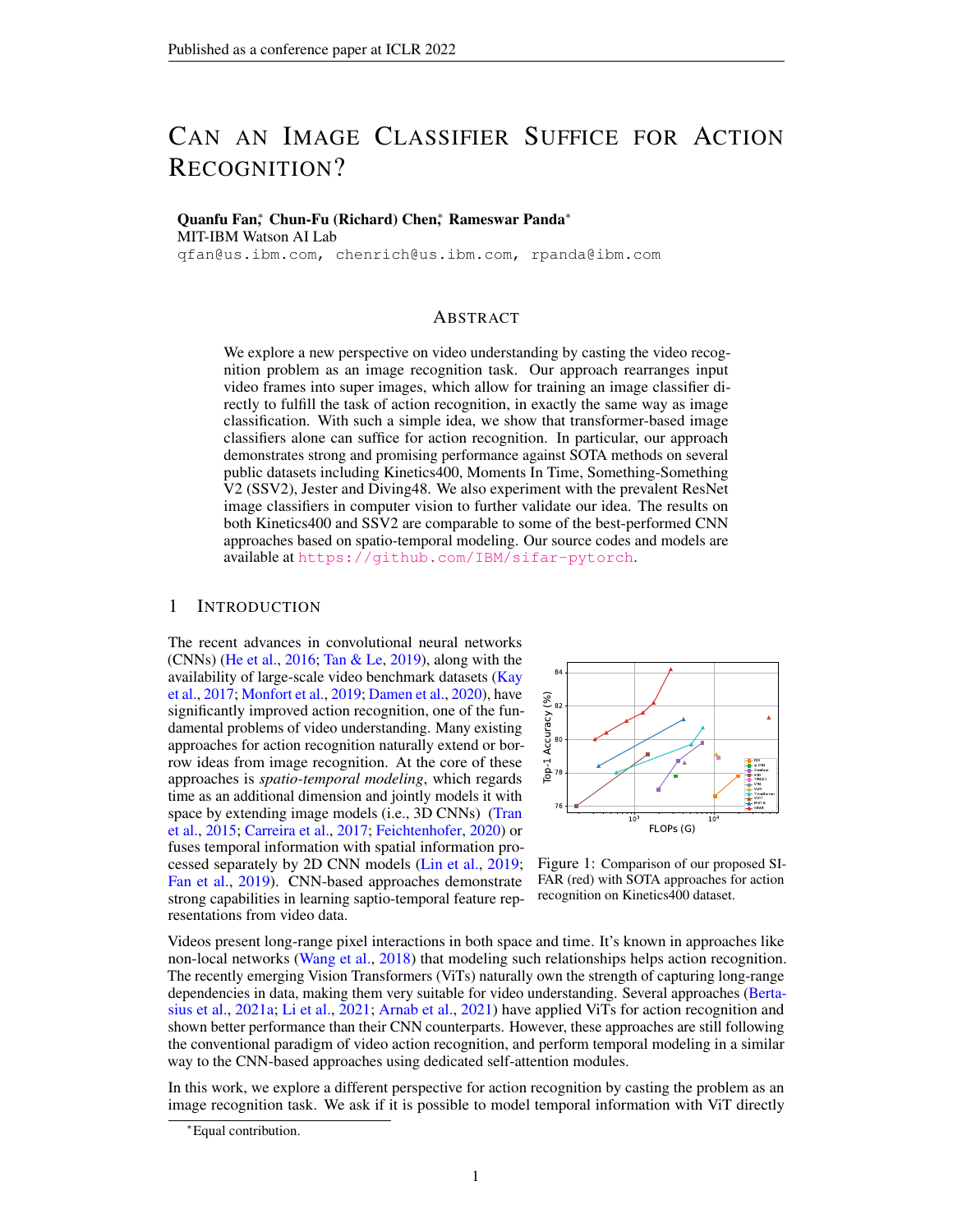without using dedicated temporal modules. In other words, can an image classifier alone suffice for action recognition? To this end, we first propose a simple idea to turn a 3D video into a 2D image. Given a sequence of input video frames, we rearrange them into a super image according to a pre-defined spatial layout, as illustrated in Fig. [2.](#page-2-0) The super image encodes 3D spatio-temporal patterns in a video into 2D spatial image patterns. We then train an image classifier to fulfill the task of action recognition, in exactly the same way as image classification. Without surprise, based on the concept of super images, any image classifier can be re-purposed for action recognition. For convenience, we dub our approach *SIFAR*, short for Super Image for Action Recognition.

We validate our proposed idea by using Swin Transformer [\(Liu et al.,](#page-10-4) [2021\)](#page-10-4), a recently developed vision transformer that has demonstrated good performance on both image classification and object detection. Since a super image has a larger size than an input frame, we modify the Swin Transformer to allow for full self-attention in the last layer of the model, which further strengthens the model's ability in capturing long-range temporal relations across frames in the super image. With such a change, we show that SIFAR produces strong performance against the existing SOTA approaches (Fig. [1\)](#page-0-0) on several benchmark datsets including Kinetics400 [\(Kay et al.,](#page-10-1) [2017\)](#page-10-1), Moments in Time [\(Monfort](#page-11-1) [et al.,](#page-11-1) [2019\)](#page-11-1), Something-Something V2 (SSV2) [Goyal et al.](#page-10-5) [\(2017\)](#page-10-5), Jester [\(Materzynska et al.,](#page-10-6) [2019\)](#page-10-6) and Diving48 [\(Li et al.,](#page-10-7) [2018\)](#page-10-7). Our proposed SIFAR also enjoys efficiency in computation as well as in parameters. We further study the potential of CNN-based classifiers directly used for action recognition under the proposed SIFAR framework. Surprisingly, they achieve very competitive results on Kinetics400 dataset against existing CNN-based approaches that rely on much more sophisticated spatio-temporal modeling. Since  $3 \times 3$  convolutions focus on local pixels only, CNN-based SIFAR handles temporal actions on Something-Something less effectively. We experiment with larger kernel sizes to expand the temporal receptive field of CNNs, which substantially improves the CNN-based SIFAR by  $4\% - 6.8\%$  with ResNet50.

SIFAR brings several advantages compared to the traditional spatio-temporal action modeling. Firstly, it is simple but effective. With one single line of code change in PyTorch, SIFAR can use any image classifier for action recognition. We expect that similar ideas can also work well with other video tasks such as video object segmentation [\(Duke et al.,](#page-9-6) [2021\)](#page-9-6). Secondly, SIFAR makes action modeling easier and more computationally efficient as it doesn't require dedicated modules for temporal modeling. Nevertheless, we do not tend to underestimate the significance of temporal modeling for action recognition. Quite opposite, SIFAR highly relies on the ability of its backbone network to model long-range temporal dependencies in super images for more efficacy. Lastly, but not the least, the perspective of treating action recognition the same as image recognition unleashes many possibilities of reusing existing techniques in a more mature image field to improve video understanding from various aspects. For example, better model architectures [\(Tan & Le,](#page-11-0) [2019\)](#page-11-0), model pruning [\(Liu et al.,](#page-10-8)  $2017$ ) and interpretability [\(Desai & Ramaswamy,](#page-9-7) [2020\)](#page-9-7), to name a few.

# 2 RELATED WORK

Action Recognition from a Single Image. One direction for video action recognition is purely based on a single image [\(Davis & Bobick,](#page-9-8) [1997;](#page-9-8) [Zhao et al.,](#page-12-1) [2017;](#page-12-1) [Safaei & Foroosh,](#page-11-3) [2019;](#page-11-3) [Bilen et al.,](#page-9-9) [2016\)](#page-9-9). In [\(Davis & Bobick,](#page-9-8) [1997\)](#page-9-8), multiple small objects are first identified in a still image and then the target action is inferred from the relationship among the objects. Other approaches such as [\(Safaei](#page-11-3) [& Foroosh,](#page-11-3) [2019\)](#page-11-3) propose to predict the missing temporal information in still images and then combine it with spatial information for action classification. There are also approaches that attempt to summarize RGB or motion information in a video into a representative image for action recognition, e.g., motion-energy image (MEI) [\(Davis & Bobick,](#page-9-8) [1997\)](#page-9-8), Dynamic Image Network [\(Bilen et al.,](#page-9-9) [2016\)](#page-9-9), Informative Frame Synthesis (IFS) [\(Qiu et al.,](#page-11-4) [2021\)](#page-11-4), Adaptive Weighted Spatio-temporal Distillation (AWSD) [\(Tavakolian et al.,](#page-11-5) [2019b\)](#page-11-5) and Adversarial Video Distillation (AVD) [\(Tavakolian](#page-11-6) [et al.,](#page-11-6) [2019a\)](#page-11-6). Nonetheless, our approach does not attempt to understand a video from a single input image or a summarized image. Instead our proposed approach composites the video into a super image, and then classifies the image with an image classifier directly.

Action Recognition with CNNs. Action recognition is dominated by CNN-based models recently [\(Feichtenhofer et al.,](#page-9-10) [2018;](#page-9-10) [Carreira et al.,](#page-9-1) [2017;](#page-9-1) [Fan et al.,](#page-9-3) [2019;](#page-9-3) [Feichtenhofer,](#page-9-2) [2020;](#page-9-2) [Chen et al.,](#page-9-11) [2021;](#page-9-11) [Lin et al.,](#page-10-2) [2019;](#page-10-2) [Wang et al.,](#page-11-7) [2016;](#page-11-7) [Zhou et al.,](#page-12-2) [2018;](#page-12-2) [Liu et al.,](#page-10-9) [2020;](#page-10-9) [Jiang et al.,](#page-10-10) [2019a;](#page-10-10) [Tran et al.,](#page-11-8) [2019\)](#page-11-8). These models process the video as a cube to extract spatial-temporal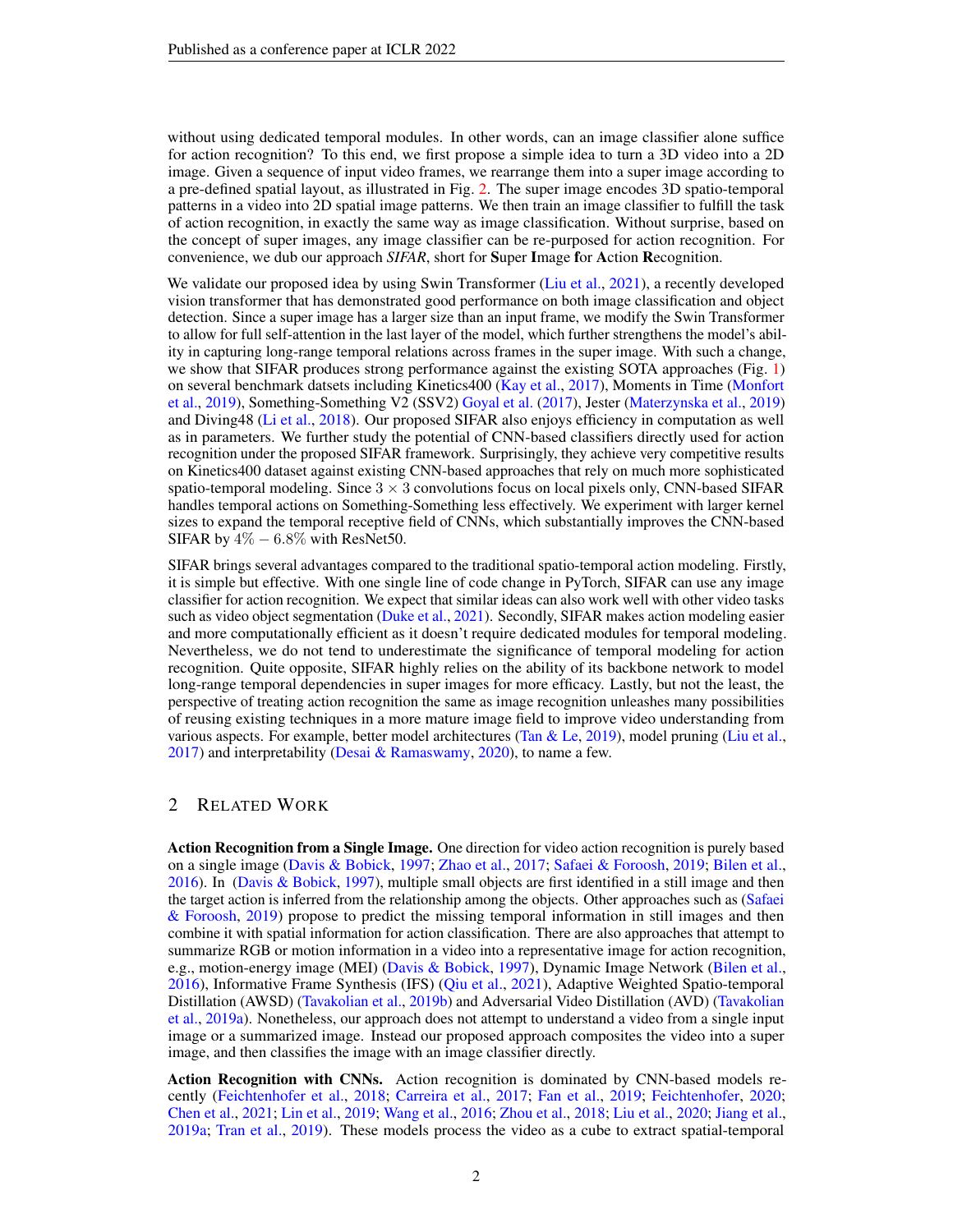<span id="page-2-0"></span>

Figure 2: Overview of SIFAR. A sequence of input video frames are first rearranged into a super image based on a  $3 \times 3$  spatial layout, which is then fed into an image classifier for recognition.

features via the proposed temporal modeling methods. E.g., SlowFast [\(Feichtenhofer et al.,](#page-9-10) [2018\)](#page-9-10) proposes two pathways with different speed to capture short-range and long-range time dependencies. TSM [\(Lin et al.,](#page-10-2) [2019\)](#page-10-2) applies a temporal shifting module to exchange information between neighboring frames and TAM [\(Fan et al.,](#page-9-3) [2019\)](#page-9-3) further enhances TSM by determining the amount of information to be shifted and blended. On the other hand, another thread of work dynamically attempts to select the key frame of an activity for faster recognition [\(Wu et al.,](#page-12-3) [2019;](#page-12-3) [2020;](#page-12-4) [Meng](#page-10-11) [et al.,](#page-10-11) [2020;](#page-10-11) [2021;](#page-11-9) [Sun et al.,](#page-11-10) [2021\)](#page-11-10). E.g., Adaframe [\(Wu et al.,](#page-12-3) [2019\)](#page-12-3) employs a policy network to determine whether or not this is a key frame, and the main network only processes the key frames. ARNet [\(Meng et al.,](#page-10-11) [2020\)](#page-10-11) determines what the image resolution should be used to save computations based on the importance of input frame images. Nonetheless, our approach is fundamentally different from conventional action recognition. It simply uses an image classifier as a video classifier by laying out a video to a super image without explicitly modeling temporal information.

Action Recognition with Transformer. Following the vision transformer (ViT) [\(Dosovitskiy et al.,](#page-9-12) [2021\)](#page-9-12), which demonstrates competitive performance against CNN models on image classification, many recent works attempt to extend the vision transformer for action recognition [\(Neimark et al.,](#page-11-11) [2021;](#page-11-11) [Li et al.,](#page-10-3) [2021;](#page-10-3) [Bertasius et al.,](#page-9-13) [2021b;](#page-9-13) [Arnab et al.,](#page-9-5) [2021;](#page-9-5) [Fan et al.,](#page-9-14) [2021\)](#page-9-14). VTN [\(Neimark et al.,](#page-11-11) [2021\)](#page-11-11), VidTr [\(Li et al.,](#page-10-3) [2021\)](#page-10-3), TimeSformer [\(Bertasius et al.,](#page-9-13) [2021b\)](#page-9-13) and ViViT [\(Arnab et al.,](#page-9-5) [2021\)](#page-9-5) share the same concept that inserts a temporal modeling module into the existing ViT to enhance the features from the temporal direction. E.g., VTN [\(Neimark et al.,](#page-11-11) [2021\)](#page-11-11) processes each frame independently and then uses a longformer to aggregate the features across frames. On the other hand, divided-space-time modeling in TimeSformer [\(Bertasius et al.,](#page-9-4) [2021a\)](#page-9-4) inserts a temporal attention module into each transformer encoder for more fine-grained temporal interaction. MViT [\(Fan et al.,](#page-9-14) [2021\)](#page-9-14) develops a compact architecture based on the pyramid structure for action recognition. It further proposes a pooling-based attention to mix the tokens before computing the attention map so that the model can focus more on neighboring information. Nonetheless, our method is straightforward and applies the Swin [\(Liu et al.,](#page-10-4) [2021\)](#page-10-4) model to classify super images composed from input frames.

Note that the joint-space-time attention in TimeSformer [\(Bertasius et al.,](#page-9-4) [2021a\)](#page-9-4) is a special case of our approach since their method can be considered as flattening all tokens into one plane and then performing self-attention over all tokens. However, the memory complexity of such an approach is prohibitively high, and it is only applicable to the vanilla ViT [\(Dosovitskiy et al.,](#page-9-12) [2021\)](#page-9-12) without inductive bias. On the other hand, our SIFAR is general and applicable to any image classifiers.

## 3 APPROACH

#### 3.1 OVERVIEW OF OUR APPROACH

The key insight of SIFAR is to turn spatio-temporal patterns in video data into purely 2D spatial patterns in images. Like their 3D counterparts, these 2D patterns may not be visible and recognizable by human. However, we expect they are characteristic of actions and thus identifiable by powerful neural network models. To that end, we make a sequence of input frame images from a video into a super image, as illustrated in Fig. [2,](#page-2-0) and then apply an image classifier to predict the label of the video. Note that the action patterns embedded in a super image can be complex and may involve both local (i.e., *spatial information* in a video frame) and global contexts (i.e., *temporal dependencies* across frames). It is thus understandable that effective learning can only be ensured by image classifiers with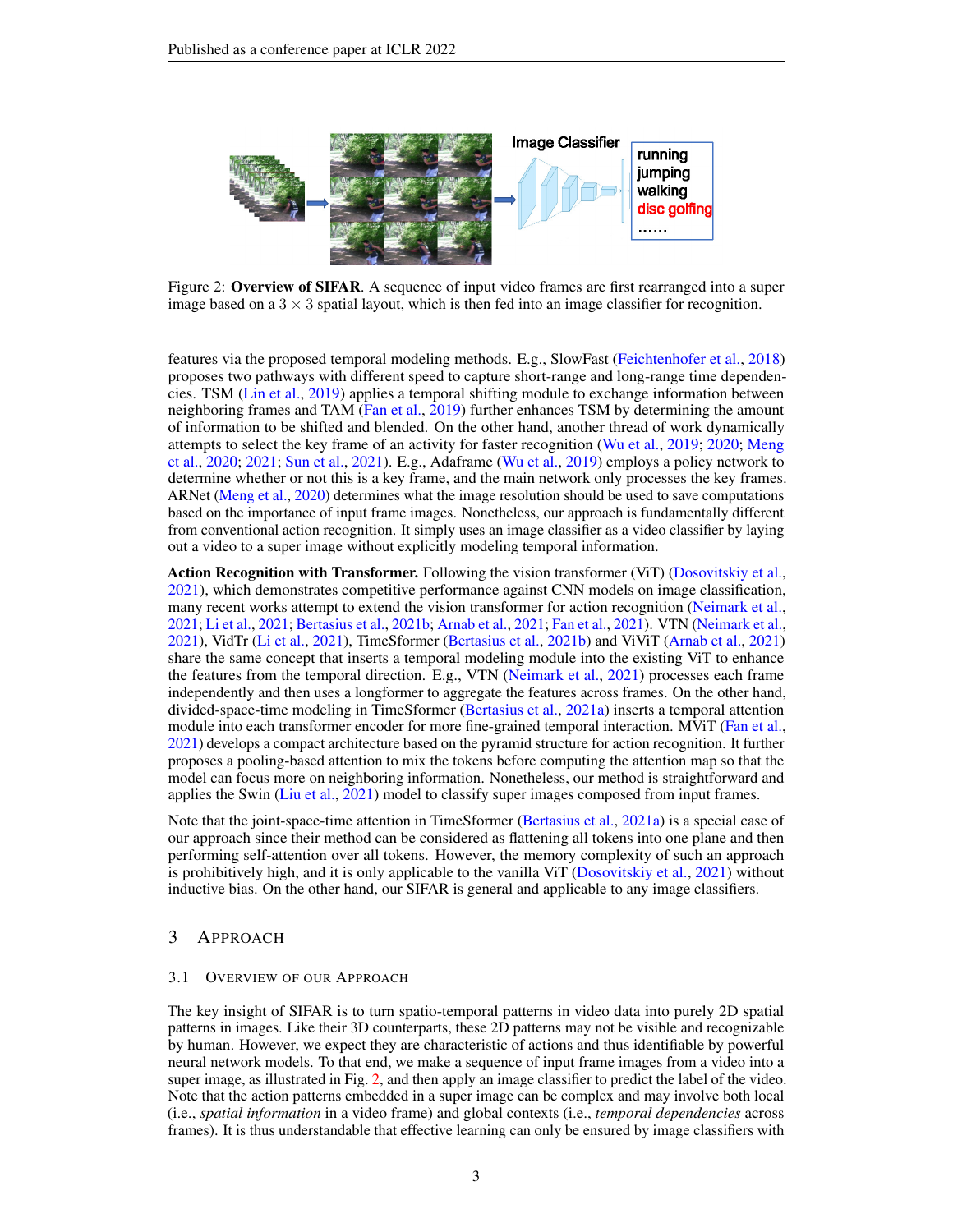strong capabilities in modeling short-range and long-range spatial dependencies in super images. For this reason, we explore the recently developed vision transformers based on self-attention to validate our proposed idea. These methods come naturally with the ability to model global image contexts and have demonstrated competitive performance against the best-performed CNN-based approaches on image classification as well as action recognition. Next we briefly describe Swin Transformer [\(Liu](#page-10-4) [et al.,](#page-10-4) [2021\)](#page-10-4), an efficient approach that we choose to implement our main idea in this work.

**Preliminary.** The Vision Transformer (ViT) [13] is a purely attention-based classifier borrowed from NLP. It consists of stacked transformer encoders, each of which is featured with a multi-head self-attention module (MSA) and a feed-forward network (FFN). While demonstrating promising results on image classification, ViT uses an isotropic structure and has a quadruple complexity w.r.t image resolution in terms of memory and computation. This significantly limits the application of ViT to many vision applications that requires high-resolution features such as object detection and segmentation. In light of this issue, several approaches [\(Liu et al.,](#page-10-4) [2021;](#page-9-15) [Chu et al.,](#page-9-15) 2021; [Zhang](#page-12-5) [et al.,](#page-12-5) [2021\)](#page-12-5) have been proposed to perform region-level local self-attention to reduce memory usage and computation, and Swin Transformer is one of such improved vision transformers.

Swin Transformer [\(Liu et al.,](#page-10-4) [2021\)](#page-10-4) first adopts a pyramid structure widely used in CNNs to reduce computation and memory. At the earlier layers, the network keeps high image resolution with fewer feature channels to learn fine-grained information. As the network goes deeper, it gradually reduces spatial resolution while expanding feature channels to model coarse-grained information. To further save memory, Swin Transformer limits self-attention to non-overlapping local windows (W-MSA) only. The communications between W-MSA blocks is achieved through shifting them in the succeeding transformer encoder. The shifted W-MSA is named as SW-MSA. Mathematically, the two consecutive blocks can be expressed as:

$$
\mathbf{y}_{k} = \text{W-MSA}(\text{LN}(\mathbf{x}_{k-1})) + \mathbf{x}_{k-1},
$$
\n
$$
\mathbf{x}_{k} = \text{FFN}(\text{LN}(\mathbf{y}_{k})) + \mathbf{y}_{k},
$$
\n
$$
\mathbf{y}_{k+1} = \text{SW-MSA}(\text{LN}(\mathbf{x}_{k})) + \mathbf{x}_{k},
$$
\n
$$
\mathbf{x}_{k+1} = \text{FFN}(\text{LN}(\mathbf{y}_{k+1})) + \mathbf{y}_{k+1},
$$
\n(1)

where  $x_l$  is the features at the  $l^{th}$  layer and FFN and LN are feed-forward network and layer normalization, respectively.

SIFAR. In our case, SIFAR learns action patterns by sliding window, as illustrated in Fig. [3.](#page-3-0) When the sliding window (blue box) is within a frame, spatial dependencies are learned. On the other hand, when the window (red box) spans across frames, temporal dependencies between them are effectively captured. The spatial pooling further ensures longer-range dependencies across frames captured.



<span id="page-3-0"></span>Figure 3: Swin Transformer does self-attention in a local window. In SIFAR, when the window (blue box) is within a frame, spatial dependencies are learned within a super image (4 frames here). When the window spans across different frames (red box), temporal dependencies between them are effectively captured. The spatial pooling further ensures longer-range dependencies to be learnt. Best viewed in color.



<span id="page-3-1"></span>Figure 4: Grid Layout. We apply a grid to lay out the input frames. Illustrated here are several possible layouts for 8 frames, i.e., a)  $1 \times 8$ , b) and c)  $2 \times 4$ , and d)  $3 \times 3$ , respectively. Empty images are padded at the end if grid is not full.

Creation of Super Image. Given a set of video frames, we order them by a given layout (Fig. [4\)](#page-3-1) to form a large super image. Different layouts give different spatial patterns for an action class. We hypothesize that a more compact structure such as a square grid may facilitate a model to learn temporal dependencies across frames as such a shape provides the shortest maximum distance between any two images. Given  $n$  input frames, we create a super image by placing all the frames in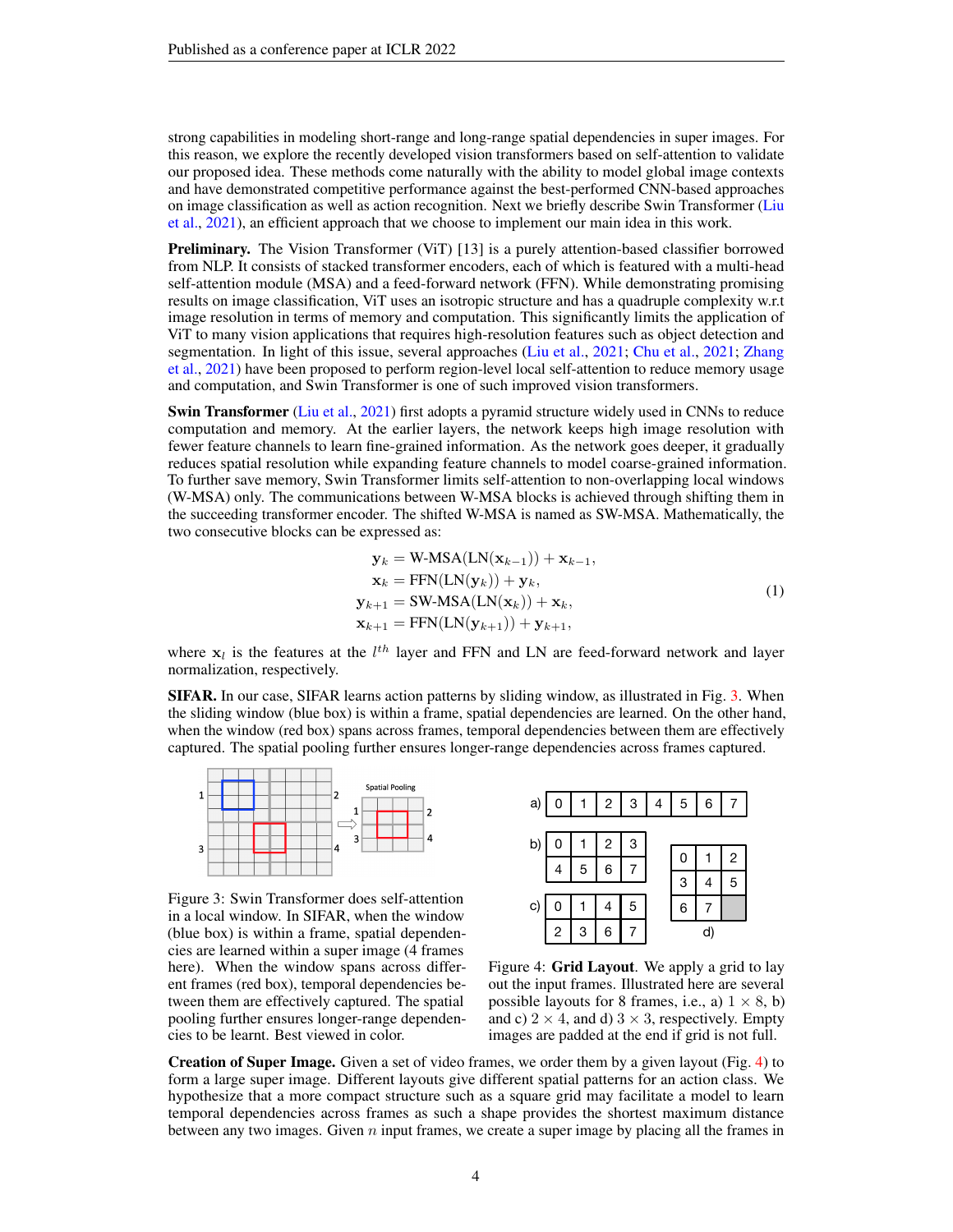order onto a grid of size  $(m - 1) \times m$  when  $n < (m - 1) \times m$  or  $m \times m$  when  $n \ge (m - 1) \times m$ where  $m = \lceil \sqrt{n} \rceil$ . Empty images are padded at the end if the grid is not full. With this method, for example, 12 frames will be fit into a  $3 \times 4$  grid while 14 frames into a  $4 \times 4$  grid. In the default setting, we use a  $3 \times 3$  layout for 8 images and a  $4 \times 4$  one for 16 images, respectively. There are other spatial arrangements as well (see Fig. [4](#page-3-1) for more examples). However our experiments empirically show that a square grid performs the best across different datasets. Note that our approach has linear computational complexity w.r.t the number of input frames. As described above, the size of a super √ image is  $m (m = \lceil \sqrt{n} \rceil)$  times as large as the size of a frame image, suggesting that the total number of tokens (or image patches) in Swin grows linearly by  $n$ .

Sliding Window. As previously mentioned, Swin Transformer performs self-attention within a small local window to save memory. It uses a uniform window size across all layers, and the default window size is 7 in the original paper. Since a larger window leads to more interactions across frames, which is beneficial for SIFAR to learn long-range temporal dependencies in super images, we slightly modify the architecture of Swin Transformer [\(Liu et al.,](#page-10-4) [2021\)](#page-10-4) for it to take different window sizes flexibly in self-attention. In particular, we keep the same window size for all the layers except the last one, whose window is as large as its image resolution, implying a global self-attention including all the tokens.

<span id="page-4-0"></span>Table 1: Model architectures of SIFAR. The number in a model name indicates the window size used by the model before the last layer. "B" means Swin-B. † denotes the models using 16 frames as input and ‡ indicates the models using a larger input image resolution.

| Model               | Frames | Image<br>Size | <b>FLOPs</b><br>(G) | Window<br>Size     |
|---------------------|--------|---------------|---------------------|--------------------|
| SIFAR-B-7           | 8      | 224           | 138                 | $\{7,7,7,7\}$      |
| SIFAR-B-12          | 8      | 192           | 106                 | ${12,12,12,18}$    |
| $SIFAR-B-14$        | 8      | 224           | 147                 | ${14, 14, 14, 21}$ |
| $SIFAR-B-12+$       | 16     | 192           | 189                 | ${12,12,12,24}$    |
| $SIFAR-B-14\dagger$ | 16     | 224           | 263                 | ${14,14,14,28}$    |
| $SIFAR-B-12†$       | 8      | 384           | 423                 | ${12, 12, 12, 36}$ |

Since the last layer has only two transformer encoders, the computational overhead imposed by an increased window size is quite small, as indicated in Table [1.](#page-4-0)

The change of window size may result in adjustment of the input image size as the image resolution at each layer must be divisible by the window size in Swin Transformer. As noted in Table [1,](#page-4-0) SIFAR-B-7 keeps the vanilla architecture of Swin-B. SIFAR-B-12 is more efficient than SIFAR-B-7 because SIFAR-B-12 takes smaller images (192<sup>2</sup>) as input. We demonstrate later in Sec. [4](#page-4-1) that a larger window is critical for SIFAR to achieve good performance on more temporal datasets such as SSV2.

Implementation. Once the spatial layout for the input frames is determined, implementing our idea in PyTorch is as simple as inserting into an image classifier the following line of code, which changes the input of a video to a super image.

```
# create a super image with a layout (sh, sw) pre-specified by the user.
x = \text{rearrange}(x, 'b c (sh sw) h w \rightarrow b c (sh h) (sw w)', sh = sh, sw = sw)
```
The trivial code change described above transforms an image classifier into an video action classifier. Our experiments show that the same training and evaluation protocols for action models can be still applied to the repurposed image classifier.

## <span id="page-4-1"></span>4 EXPERIMENTS

#### 4.1 DATASETS AND EXPERIMENTAL SETUP

Datasets. We use Kinetics400 (K400) [\(Kay et al.,](#page-10-1) [2017\)](#page-10-1), Something-Something V2 (SSV2) [\(Goyal](#page-10-5) [et al.,](#page-10-5) [2017\)](#page-10-5), Moments-in-time (MiT) [\(Monfort et al.,](#page-11-1) [2019\)](#page-11-1), Jester [\(Materzynska et al.,](#page-10-6) [2019\)](#page-10-6), and Diving48 [\(Li et al.,](#page-10-7) [2018\)](#page-10-7) datasets in our evaluation. Kinetics400 is a widely-used benchmark for action recognition, which includes ∼240k training videos and 20k validation videos in 400 classes. SSV2 contains 220k videos of 174 types of predefined human-object interactions with everyday objects. This dataset is known for its high temporal dynamics. MiT is a fairly large collection of one million 3-second labeled video clips, involving actions not only from humans, but also from animals, objects and natural phenomena. The dataset includes around 800k training videos and 33,900 validation videos in 339 classes. Jester contains actions of predefined hand gestures, with 118,562 and 14,787 training and validation videos over 27 classes, respectively. Diving48 is an action recognition dataset without representation bias, which includes 15,943 training videos and 2,096 validation videos over 48 action classes.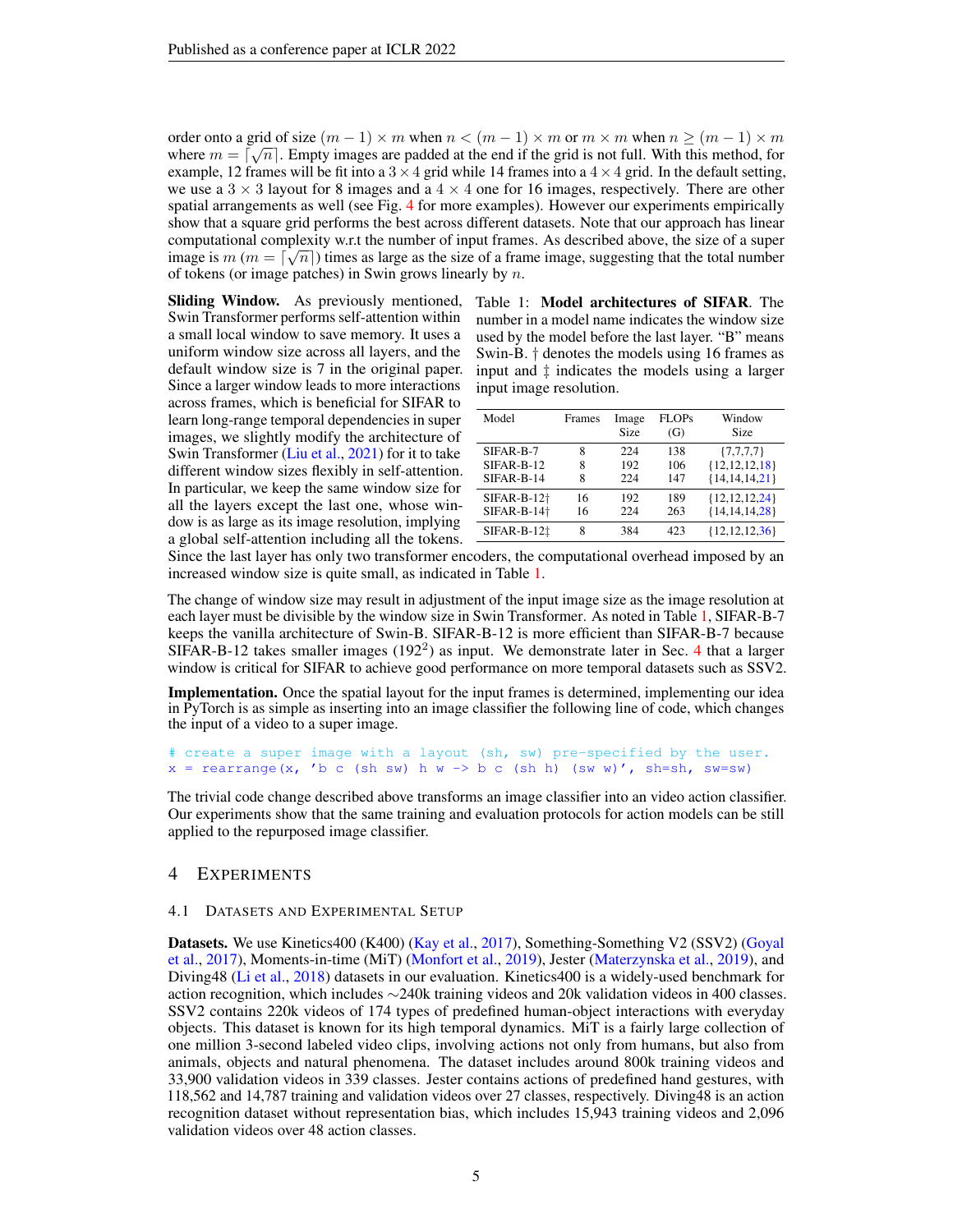Training. We employ *uniform sampling* to generate video input for our models. Such a sampling strategy divides a video into multiple segments of equal length, and has shown to be effective on both Kinetics400 and SSV2 [Chen et al.](#page-9-11) [\(2021\)](#page-9-11). We train all our models by finetuning a Swin-B model [\(Liu](#page-10-4) [et al.,](#page-10-4) [2021\)](#page-10-4) pretrained on ImageNet-21K [\(Deng et al.,](#page-9-16) [2009\)](#page-9-16), except for those SSV2 models, which are fine tuned from the corresponding Kinetics400 models in Table [3.](#page-6-0)

Our training recipes and augmentations closely follow DeiT [\(Touvron et al.,](#page-11-12) [2020\)](#page-11-12). First, we apply multi-scale jitter to augment the input [\(Wang et al.,](#page-11-7) [2016\)](#page-11-7) with different scales and then randomly crop a target input size (e.g.  $8 \times 224 \times 224$  for SIFAR-B-7). We then use Mixup [\(Zhang et al.,](#page-12-6) [2018\)](#page-12-6) and CutMix [\(Yun et al.,](#page-12-7) [2019\)](#page-12-7) to augment the data further, with their values set to 0.8 and 1.0, respectively. After that, we rearrange the image crops as a super image. Furthermore, we apply drop path [\(Tan & Le,](#page-11-0) [2019\)](#page-11-0) with a rate of 0.1, and enable label smoothing [\(Szegedy et al.,](#page-11-13) [2016\)](#page-11-13) at a rate of 0.1. All our models were trained using V100 GPUs with 16G or 32G memory. Depending on the size of a model, we use a batch size of 96, 144 or 192 to train the model for 15 epochs on MiT or 30 epochs on other datasets, including 5 warming-up epochs. The optimizer used in our training is AdamW [\(Loshchilov & Hutter,](#page-10-12) [2019\)](#page-10-12) with a weight decay of 0.05, and the scheduler is Cosine [\(Loshchilov & Hutter,](#page-10-13) [2017\)](#page-10-13) with a base linear learning rate of 0.0001.

Inference. We first scale the shorter side of an image to the model input size and then take three crops (top-left, center and bottom-right) for evaluation. The average of the three predictions is used as the final prediction. We report results by top-1 and top-5 classification accuracy (%) on validation data, the total computational cost in FLOPs and the model size in number of parameters.

#### 4.2 MAIN RESULTS

Comparison with Baselines. We first compare Table 2: Comparison with Baseline Methour approach with several representative CNN- ods. All models use 8 frames as input. based methods including I3D [\(Carreira et al.,](#page-9-1) [2017\)](#page-9-1), TSM [\(Lin et al.,](#page-10-2) [2019\)](#page-10-2) and TAM [\(Fan et al.,](#page-9-3) [2019\)](#page-9-3). Also included in the comparison are two TimeSformer models [\(Bertasius et al.,](#page-9-4) [2021a\)](#page-9-4) based on the same backbone Swin-B [\(Liu et al.,](#page-10-4) [2021\)](#page-10-4) as used by our models. All the models considered take 8 frames as input. As can be seen from Table [2,](#page-5-0) our approach substantially outperforms the CNN baselines on Kinetics400 while achieving comparable results on SSV2. Our approach is also better than TimeSformer on both datasets. These results clearly demon-

<span id="page-5-0"></span>

| Model          |                       | SSV <sub>2</sub> | Kinetics400 |         |  |
|----------------|-----------------------|------------------|-------------|---------|--|
|                | $Top-1$               | $Top-5$          | $Top-1$     | $Top-5$ |  |
| $I3D-R50$      | 61.1                  | 86.5             | 72.6        | 90.6    |  |
| TSM-R50        | 59.1                  | 85.6             | 74.1        | 91.2    |  |
| <b>TAM-R50</b> | 62.0                  | 87.3             | 72.2        | 90.4    |  |
| TimeSformer*   | 35.9                  | 71.1             | 77.5        | 92.5    |  |
| TimeSformer**  | 58.7                  | 85.9             | 80.1        | 94.4    |  |
| SIFAR-B-7      | 59.0                  | 86.0             | 79.6        | 94.4    |  |
| $SIFAR-B-12$   | 60.8                  | 87.3             | 80.0        | 94.5    |  |
| SIFAR-B-14     | 61.6<br>$\sim$ $\sim$ | 87.9             | 80.2        | 94.4    |  |

∗ : Swin-B (space only); ∗∗: Swin-B (divided space-time).

strate that a powerful image classifier like Swin Transformer can learn expressive spatio-temporal patterns effectively from super images for action recognition. In other words, an image classifier can suffice video understanding without explicit temporal modeling. The results also confirm that a larger sliding window is more helpful in capturing temporal dependencies on temporal datasets like SSV2. Our approach performs global self-attention in the last layer of a model only (see Table [1\)](#page-4-0). This substantially mitigates the memory issue in training SIFAR models.

Kinetics400. Table [3](#page-6-0) shows the results on Kinetics400. Our 8-frame models (SIFAR-12 and SIFAR-14) achieve 80.0% and 80.2% top-1 accuracies, outperforming all the CNN-based approaches while being more efficient than the majority of them. SIFAR-B-14† further gains  $\sim 1.8\%$  improvement, benefiting from more input frames. Especially, SIFAR-L-12‡ yields an accuracy of 84.2%, the best among all the very recently developed approaches based on vision transformers including TimeSformer [\(Bertasius et al.,](#page-9-13) [2021b\)](#page-9-13) and MViT-B [\(Fan et al.,](#page-9-14) [2021\)](#page-9-14). Our proposed approach also offers clear advantages in terms of FLOPs and model parameters compared to other approaches except MViT-B. For example, SIFAR-B-12 $\ddagger$  has  $5\times$  and  $37\times$  fewer FLOPs than TimeSformer-L and ViViT-L, respectively, while being  $1.4 \times$  and  $3.6 \times$  smaller in model size.

SSV2. Table [4](#page-6-1) lists the results of our models and the SOTA approaches on SSV2. With the same number of input frames, our approach is  $1 \sim 2\%$  worse than the best-performed CNN methods. However, our approach performs on par with other transformer-based method such as TimeSformer [\(Bertasius et al.,](#page-9-4) [2021a\)](#page-9-4) and VidTr-L [\(Li et al.,](#page-10-3) [2021\)](#page-10-3) under the similar setting. Note that ViViT-L [\(Arnab et al.,](#page-9-5) [2021\)](#page-9-5) achieves better results with a larger and stronger backbone ViT-L [\(Dosovitskiy et al.,](#page-9-12) [2021\)](#page-9-12). MViT-B [\(Fan et al.,](#page-9-14) [2021\)](#page-9-14) is an efficient multi-scale architecture,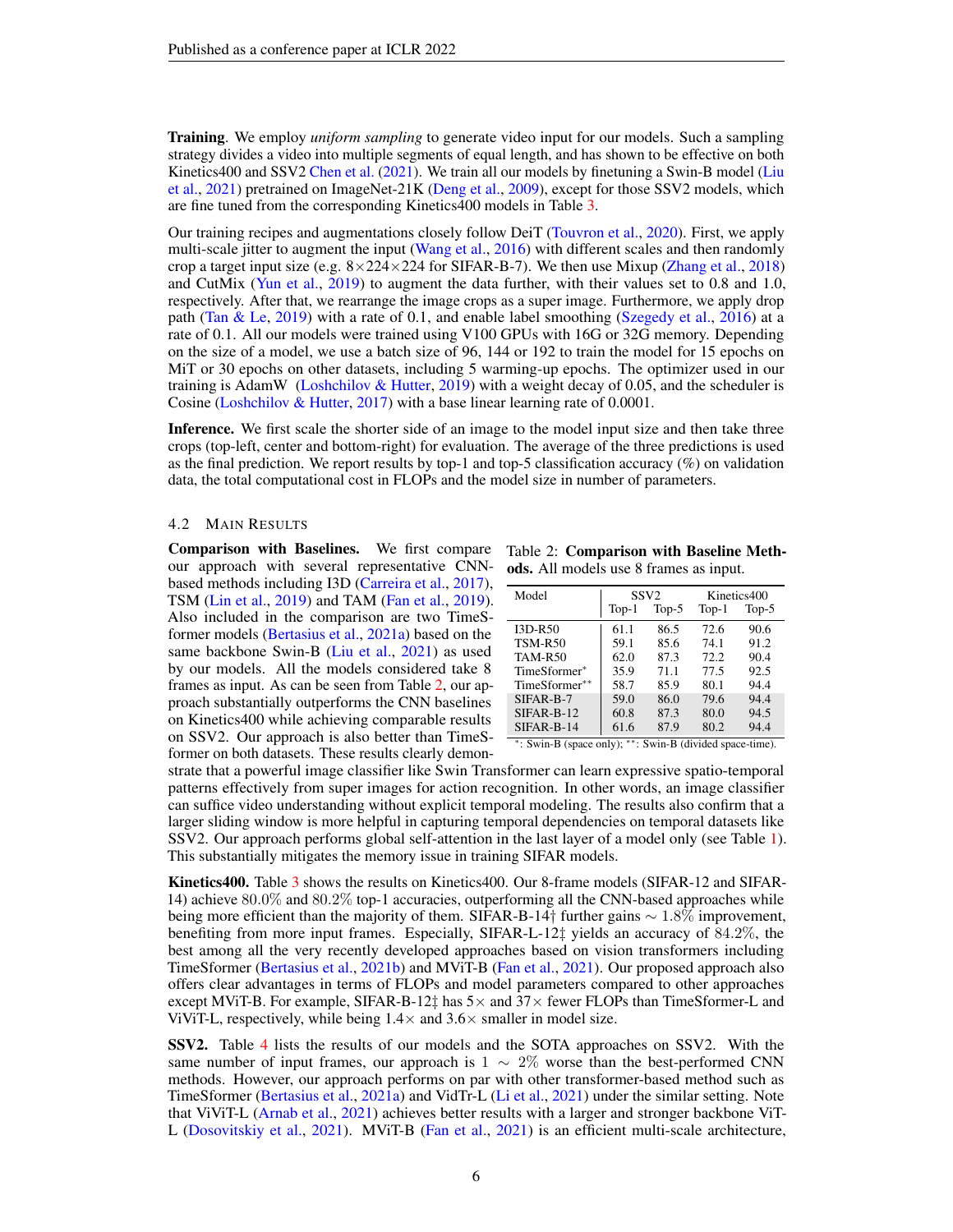<span id="page-6-0"></span>

| Model                                        | #Frames | Pretrain | Params(M) | FLOPs(G)          | $Top-1$ | $Top-5$                  |
|----------------------------------------------|---------|----------|-----------|-------------------|---------|--------------------------|
| TSN-R50 (Wang et al., 2016)                  | 32      | $IN-1K$  | 24.3      | $170.8 \times 30$ | 69.8    | 89.1                     |
| TAM-R50 (Fan et al., 2019)                   | 32      | $IN-1K$  | 24.4      | $171.5 \times 30$ | 76.2    | 92.6                     |
| I3D-R50 (Carreira et al., 2017)              | 32      | $IN-1K$  | 47.0      | $335.3 \times 30$ | 76.6    | 92.7                     |
| I3D-R50+NL (Wang et al., 2018)               | 32      | $IN-1K$  |           | $282\times30$     | 76.5    | 92.6                     |
| I3D-R101+NL (Wang et al., 2018)              | 32      | $IN-1K$  | -         | $359\times30$     | 77.7    | 93.3                     |
| ip-CSN-152 (Tran et al., 2019)               | 32      |          | 32.8      | $109\times30$     | 77.8    | 92.8                     |
| SlowFast8×8 (Feichtenhofer et al., 2018)     | 32      |          | 27.8      | $65.7 \times 30$  | 77.0    | 92.6                     |
| SlowFast8×8+NL (Feichtenhofer et al., 2018)  | 32      |          | 59.9      | $116\times30$     | 78.7    | 93.5                     |
| SlowFast16×8+NL (Feichtenhofer et al., 2018) | 64      |          | 59.9      | $234\times30$     | 79.8    | 93.9                     |
| X3D-M (Feichtenhofer, 2020)                  | 16      |          | 3.8       | $6.2\times30$     | 76.0    | 92.3                     |
| X3D-XL (Feichtenhofer, 2020)                 | 16      |          | 11.0      | $48.4 \times 30$  | 79.1    | 93.9                     |
| TPN101 (Yang et al., 2020)                   | 32      |          |           | $374\times30$     | 78.9    | 93.9                     |
| VTN-VIT-B (Neimark et al., 2021)             | 250     | $IN-21K$ | 114.0     | $4218 \times 1$   | 78.6    | 93.7                     |
| VidTr-L (Li et al., 2021)                    | 32      | $IN-21K$ |           | $351\times30$     | 79.1    | 93.9                     |
| TimeSformer (Bertasius et al., 2021b)        | 8       | $IN-21K$ | 121.4     | $196\times3$      | 78.0    | $\overline{\phantom{a}}$ |
| TimeSformer-HR (Bertasius et al., 2021b)     | 16      | $IN-21K$ | 121.4     | $1703\times3$     | 79.7    |                          |
| TimeSformer-L (Bertasius et al., 2021b)      | 96      | $IN-21K$ | 121.4     | $2380\times3$     | 80.7    | -                        |
| ViViT-L (Arnab et al., 2021)                 | 32      | $IN-21K$ | 310.8     | $3992\times12$    | 81.3    | 94.7                     |
| $MViT-B$ (Fan et al., 2021)                  | 16      |          | 36.6      | $70.5\times 5$    | 78.4    | 93.5                     |
| $MViT-B$ (Fan et al., 2021)                  | 64      |          | 36.6      | $455\times9$      | 81.2    | 95.1                     |
| SIFAR-B-12                                   | 8       | $IN-21K$ | 87        | $106\times3$      | 80.0    | 94.5                     |
| $SIFAR-B-12+$                                | 16      | $IN-21K$ | 87        | $189\times3$      | 80.4    | 94.4                     |
| SIFAR-B-14                                   | 8       | $IN-21K$ | 87        | $147\times3$      | 80.2    | 94.4                     |
| $SIFAR-B-14+$                                | 16      | $IN-21K$ | 87        | $263\times3$      | 81.8    | 95.2                     |
| $SIFAR-L-14\dagger$                          | 16      | $IN-21K$ | 196       | $576\times3$      | 82.2    | 95.1                     |
| $SIFAR-B-121$                                | 8       | $IN-21K$ | 87        | $423\times3$      | 81.6    | 95.2                     |
| $SIFAR-L-121$                                | 8       | $IN-21K$ | 196       | $944\times3$      | 84.2    | 96.0                     |

Table 3: Comparison with Other Approaches on Kinetics400.

Table 4: Comparison with Other Approaches on SSV2.

<span id="page-6-1"></span>

| Model                                    | #Frames | Params(M) | FLOPs(G)        | $Top-1$ | Top- $5$ |
|------------------------------------------|---------|-----------|-----------------|---------|----------|
| TAM-R50 (Fan et al., 2019)               | 8       | 24.4      | $42.9\times 6$  | 62.8    | 87.4     |
| TAM-R50 (Fan et al., 2019)               | 32      | 24.4      | $171.5\times 6$ | 63.8    | 88.3     |
| I3D-R50 (Carreira et al., 2017)          | 8       | 47.0      | $83.8\times 6$  | 61.1    | 86.5     |
| I3D-R50 (Carreira et al., 2017)          | 32      | 47.0      | $335.3\times 6$ | 62.8    | 88.0     |
| TSM-R50 (Lin et al., 2019)               | 8       | 24.3      | $32\times6$     | 59.1    | 85.6     |
| TSM-R50 (Lin et al., 2019)               | 16      | 24.3      | $65\times6$     | 63.4    | 88.5     |
| TPN-R50 (Yang et al., 2020)              | 8       |           |                 | 62.0    |          |
| TAM-bLR101 (Fan et al., 2019)            | 64      | 40.2      | $96.4 \times 1$ | 65.2    | 90.3     |
| MSNet (Kwon et al., 2020)                | 16      | 24.6      | $67\times1$     | 64.7    | 89.4     |
| STM (Jiang et al., 2019b)                | 16      | 24.0      | $67\times30$    | 64.2    | 89.8     |
| TEA (Liu et al., 2020)                   | 16      |           | $70\times30$    | 65.1    | 89.9     |
| TimeSformer (Bertasius et al., 2021b)    | 8       | 121.4     | $196\times3$    | 59.5    |          |
| TimeSformer-HR (Bertasius et al., 2021b) | 16      | 121.4     | $1703\times3$   | 62.5    |          |
| ViViT-L (Arnab et al., 2021)             | 32      | 100.7     |                 | 65.4    | 89.8     |
| VidTr-L (Li et al., 2021)                | 32      |           |                 | 60.2    |          |
| $MViT-B$ (Fan et al., 2021)              | 16      | 36.6      | $70.5\times3$   | 64.7    | 89.2     |
| $MViT-B$ (Fan et al., 2021)              | 64      | 36.6      | $455\times3$    | 67.7    | 90.9     |
| SIFAR-B-12                               | 8       | 87        | $106\times3$    | 60.8    | 87.3     |
| $SIFAR-B-12+$                            | 16      | 87        | $189\times3$    | 61.4    | 87.4     |
| SIFAR-B-14                               | 8       | 87        | $147\times3$    | 61.6    | 87.9     |
| $SIFAR-B-14\dagger$                      | 16      | 87        | $263\times3$    | 62.6    | 88.5     |
| $SIFAR-L-14\dagger$                      | 16      | 196       | $576\times3$    | 64.2    | 88.4     |

which can process much longer input sequences to capture fine-grained motion patterns in SSV2 data. Training SIFAR models with more than 16 frames still remains computationally challenging, especially for models like SIFAR-B-14 and SIFAR-L-14†, which need a larger sliding window size. Our results suggest that developing more efficient architectures of vision transformer be an area of improvement and future work for SIFAR to take advantage of more input frames on SSV2.

MiT. MiT is a large diverse dataset containing label noise. As seen from Table [5,](#page-7-0) with the same backbone ViT-L, SIFAR-L-12‡ is ∼4% better than ViViT-L [\(Arnab et al.,](#page-9-5) [2021\)](#page-9-5), and outperforms AssembelNet [\(Ryoo et al.,](#page-11-14) [2020\)](#page-11-14) based on neural architecture search by a considerable margin of 8%.

Jester and Diving48. We further evaluate our proposed approach on two other popular benchmarks: Jester [\(Materzynska et al.,](#page-10-6) [2019\)](#page-10-6) and Diving48 [\(Li et al.,](#page-10-7) [2018\)](#page-10-7). Here we only consider the best single models from other approaches for fair comparison. As shown in Table [6,](#page-7-1) SIFAR achieves competitive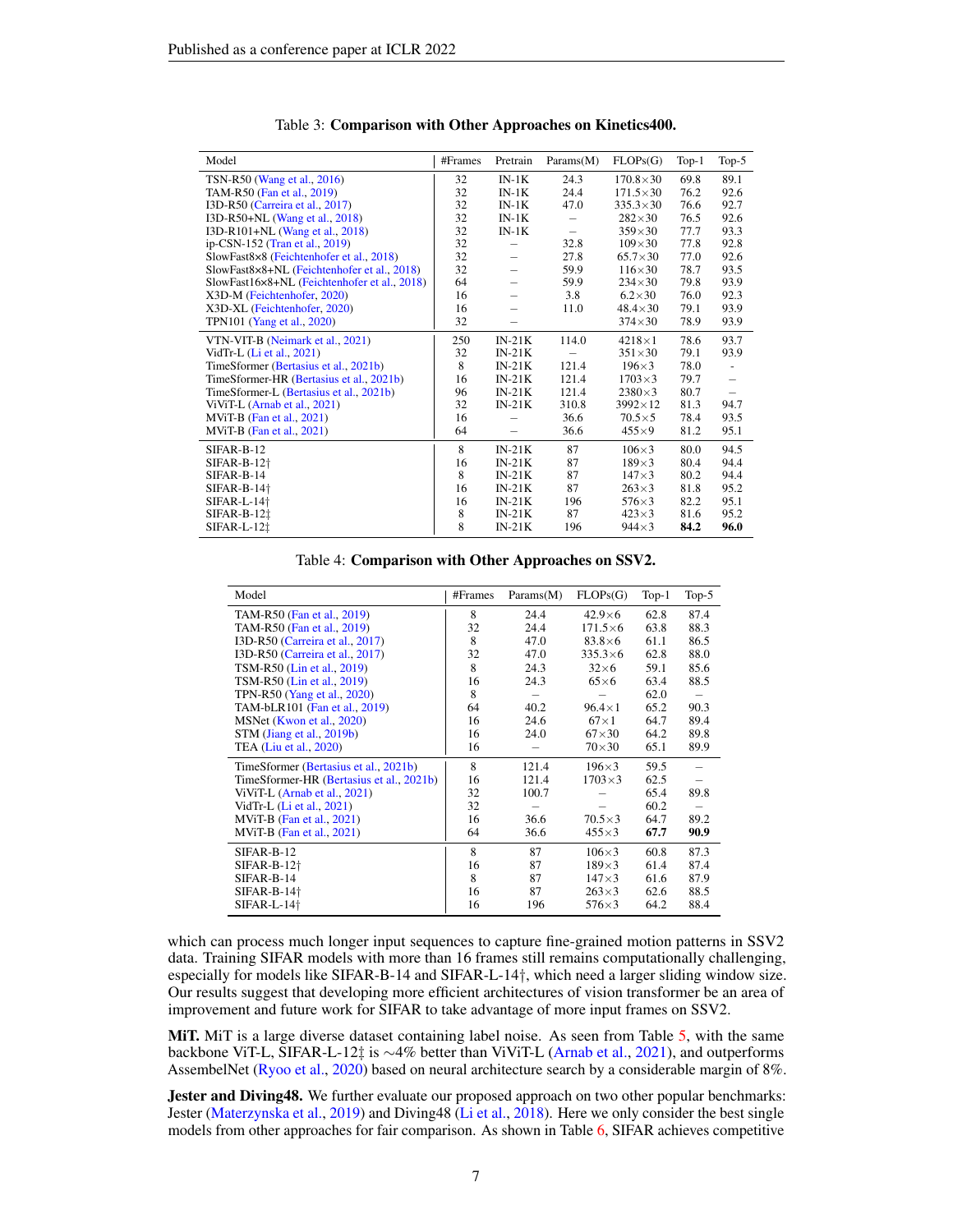<span id="page-7-0"></span>

| Model                                         | $Top-1$ | Top- $5$ |
|-----------------------------------------------|---------|----------|
| TRN-Incpetion (Zhou et al., 2018)             | 28.3    | 53.9     |
| TAM-R50 (Fan et al., 2019)                    | 30.8    | 58.2     |
| I3D-R50 (Chen et al., 2021)                   | 31.2    | 58.9     |
| SlowFast-R50-8×8 (Feichtenhofer et al., 2018) | 31.2    | 58.7     |
| CoST-R101 (Li et al., 2019)                   | 32.4    | 60.0     |
| SRTG-R3D-101 (Stergiou & Poppe, 2020)         | 33.6    | 58.5     |
| AssembleNet (Ryoo et al., 2019)               | 33.9    | 60.9     |
| ViViT-L (Arnab et al., 2021)                  | 38.0    | 64.9     |
| $SIFAR-B-12†$                                 | 39.9    | 69.2     |
| $SIFAR-L-12†$                                 | 41.9    | 70.3     |

Table 5: Comparison with Other Methods on MiT.

#### Table 6: Comparison with Other Approaches on Jester and Diving48.

(a) Jester

<span id="page-7-1"></span>

| Model<br>$Top-1$                                                       |              | Top-5                            | (b) $Diving48$                           |         |         |  |  |
|------------------------------------------------------------------------|--------------|----------------------------------|------------------------------------------|---------|---------|--|--|
| TSN-Inception (Wang et al., 2016)<br>TRN-Inception (Zhou et al., 2018) | 95.0<br>95.3 | 99.9<br>$\overline{\phantom{0}}$ | Model                                    | $Top-1$ | $Top-5$ |  |  |
| TSM-R50 (Lin et al., 2019)                                             | 95.0         | 99.9                             | TimeSformer (Bertasius et al., 2021b)    | 74.9    |         |  |  |
| PAN-R50 (Zhang et al., 2020)                                           | 99.6         | 99.8                             | TimeSformer-HR (Bertasius et al., 2021a) | 78.0    |         |  |  |
| $STM-R50$ (Jiang et al., 2019a)                                        | 96.7         | 99.9                             | TimeSformer-L (Bertasius et al., 2021a)  | 81.0    |         |  |  |
| I3D-R50 (Carreira et al., 2017)                                        | 96.4         | $\overline{\phantom{m}}$         | SlowFast (Feichtenhofer et al., 2018)    | 77.6    |         |  |  |
| TAM-R50 (Fan et al., 2019)                                             | 96.4         | $\qquad \qquad -$                | $SIFAR-B-12+$                            | 85.3    | 98.3    |  |  |
| SlowFast-R50-8 $\times$ 8 (Feichtenhofer et al., 2018)                 | 96.8         |                                  | $SIFAR-B-14+$                            | 87.3    | 98.8    |  |  |
| $SIFAR-B-12+$                                                          | 97.2         | 99.9                             |                                          |         |         |  |  |
| SIFAR-B-14 <sup>+</sup>                                                | 97.2         | 99.9                             |                                          |         |         |  |  |

results again on both datasets, surpassing all other models in comparison. Note that the Diving48 benchmark contains videos with similar background and objects but different action categories, and is generally considered as an unbiased benchmark. Our model SIFAR-B-14† outperforms TimeSformer-L by a large margin of 6% on this challenging Diving48 dataset.

Classification by CNNs. We also test our proposed approach using the ResNet image classifiers on both SSV2 and Kinetics400 datasets. For fairness, the ResNet models are pretrained on ImageNet-21K. Table [7](#page-7-2) shows the results. Our models clearly outperform the traditional CNN-based models for action recognition on Kinetics400. Especially, with a strong backbone R152x2 (a model  $2\times$ wider than Resnet152), SIFAR-R152x2 achieves a superior accuracy of 79.0%, which is surprisingly comparable to the best CNN results (SlowFast16×8+NL: 79.8%) reported in Table [3.](#page-6-0)

Table 7: CNN-based SIFAR Results

<span id="page-7-2"></span>

| Model                           | # Frames | SSV <sub>2</sub> | Kinetics400   |
|---------------------------------|----------|------------------|---------------|
| I3D-R50 (Carreira et al., 2017) | 8        | 61.1             | 72.6          |
| TSM-R50 (Wang et al., 2016)     | 8        | 59.1             | 74.1          |
| TAM-R50 (Fan et al., 2019)      | 8        | 62.0             | 72.2          |
| SIFAR-R50                       | 8        | 50.8             | 73.2          |
| SIFAR-R101                      | 8        | 56.3             | 76.6          |
| $SIFAR-R152\times2*$            | 8        | 58.2             | 79.0          |
| $SIFAR-R50-C7$                  | 8        | $54.4 (+3.6)$    | $74.4 (+1.2)$ |
| $SIFAR-R50-C11$                 | 8        | $55.2 (+4.2)$    | $74.5 (+1.3)$ |
| $SIFAR-R50-C21$                 | 8        | $55.8 (+5.0)$    | $74.8 (+1.6)$ |
| SIFAR-R50-C21-11                | 8        | $57.6 (+6.8)$    | $75.1(+1.9)$  |
| SIFAR-R101-C21                  | 8        | $58.1 (+1.8)$    | $77.7 (+1.1)$ |
| SIFAR-R101-C21-11<br>. .        | 8        | $59.6 (+3.3)$    | $77.5 (+0.9)$ |

∗ : a model two times wider than R152

On SSV2, the results of CNN-based SIFAR are less satisfactory but reasonable. This is because 3x3 convolutions are local with a small receptive field, thus failing to capturing long-range temporal dependencies in super images. We hypothesize that a larger kernel size with a wider receptive field may address this limitation and potentially improve the performance of CNNbased SIFAR models. To validate this, we perform additional experiments by adding one or two more residual blocks to the end of ResNet models with larger kernel sizes, i.e. replacing the second convolution in those new blocks by a

7x7,  $11x11$  or  $21x21$  kernel. These models are indicated by names ending with "C7" (7x7), "C11"  $(11x11)$  or "C21"  $(21x21)$  in Table [7.](#page-7-2) As seen from the table, using larger kernel sizes consistently improves the results on both ResNet50 and ResNet101 models. For example, we obtain an absolute 5.0% improvement over original ResNet50 and 2.0% over original ResNet101 respectively, using one more block with a kernel size of 21x21. When adding another block with a kernel size of 11x11 (i.e. SIFA-R50-C21-11 and SIFA-R101-C21-11), it further boosts the performance up to 6.8% with ResNet50 and 2.7% with ResNet101. These results strongly suggest that expanding the receptive field of CNNs be a promising direction to design better CNN-based SIFAR models.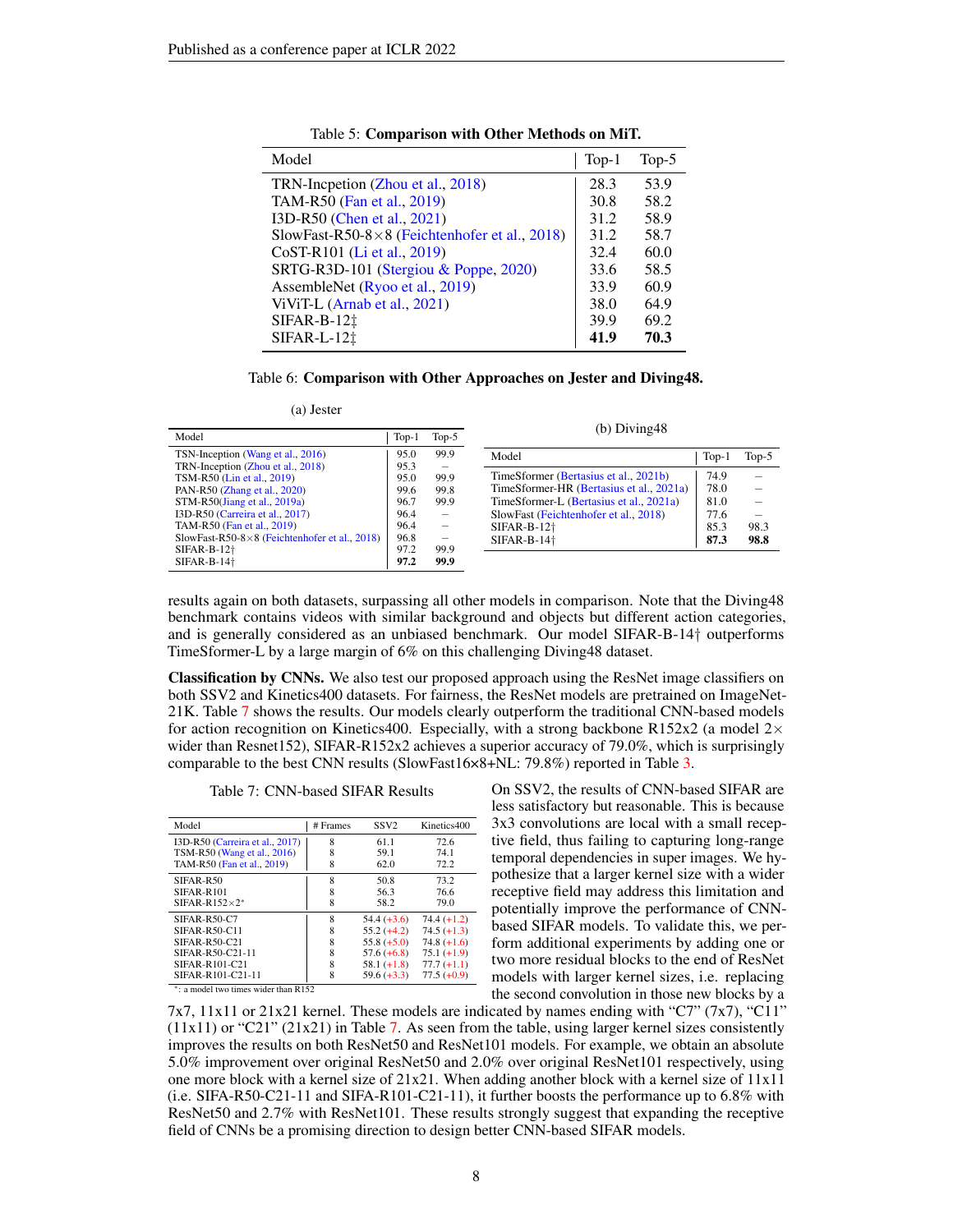| $\mu$ apertmage East of the state of $\mu$ and $\mu$ |         | (b) Absolute Positioning Embedding. |                          |              |                  |              |              |
|------------------------------------------------------|---------|-------------------------------------|--------------------------|--------------|------------------|--------------|--------------|
| Layout                                               | $Top-1$ | Top-5                               | Model                    |              | SSV <sub>2</sub> |              | Kinetics400  |
| $1\times 8$ (Fig. 4a)                                | 44.4    | 74.4                                |                          | w/ APE       | w/o APE          | w/ APE       | $w/o$ APE    |
| $2\times4$ (Fig. 4b)                                 | 58.6    | 85.5                                | SIFAR-B-7                | 56.6         | 56.4             | 79.7         | 79.6         |
| $2\times4$ (Fig. 4c)                                 | 58.1    | 85.1                                | SIFAR-B-12<br>SIFAR-B-14 | 60.8<br>61.6 | 59.5<br>60.1     | 79.7<br>80.0 | 80.0<br>80.2 |
| $3\times3$ (Fig. 4d)                                 | 60.8    | 87.3                                |                          |              |                  |              |              |

Table 8: Ablation Study. The effects of each component on model accuracy.

<span id="page-8-0"></span>(a) Super Image Layout. (SIFAR-B-12 on SSV2)

## 4.3 ABLATION STUDIES

How does an image layout affect the performance? The layout of a super image determines how spatio-temporal patterns are embedded in it. To analyze this, we trained a SIFAR model on SSV2 for each layout illustrated in Fig. [4.](#page-3-1) As shown in Table [8a,](#page-8-0) a strip layout performs the worst while a grid layout produces the best results, which confirms our hypothesis.

Does absolute positioning embedding help? Swin paper [\(Liu et al.,](#page-10-4) [2021\)](#page-10-4) shows that when relative position bias are added, Absolute Position Embedding (APE) is only moderately beneficial for classification, but not for object detection and segmentation. They thus conclude that inductive bias that encourages certain translation invariance is still important for vision tasks. To find out whether or not APE is effective in our proposed approach, we add APE to each frame rather than each token. The results in Table [8b](#page-8-0) indicate that APE slightly improves model accuracy on SSV2, but is harmful to Kinetics400. In our main results, we thus apply APE to SSV2 only.

Does the temporal order of input matter? We evaluate the SIFAR-B-12 model (trained with input frames of normal order) by using three types of input with different temporal orders, i.e the reverse, random and normal. As shown in Table [9,](#page-8-1) SIFAR is not sensitive to the input order on Kinetics400, whereas on SSV2, changing the input order results in a significant performance drop. This is consistent with the finding in the S3D

<span id="page-8-1"></span>

| Order   | Kinetics400 | SSV <sub>2</sub> |
|---------|-------------|------------------|
| normal  | 80.0        | 60.8             |
| reverse | 79.8        | 23.9             |
| random  | 79.7        | 39.4             |

paper [\(Xie et al.,](#page-12-10) [2018\)](#page-12-10), indicating that for datasets like SSV2 where there are visually similar action categories, the order of input frames matters in model learning.

<span id="page-8-2"></span>

Figure 5: Visualization by Ablation CAM [\(Desai & Ramaswamy,](#page-9-7) [2020\)](#page-9-7)

What does SIFAR learn? We apply ablation CAM (Desai  $\&$  Ramaswamy, [2020\)](#page-9-7), an image model interpretability technique, to understand what our models learn. Fig. [5](#page-8-2) shows the Class Activation Maps (CAM) of 4 actions correctly predicted by SIFAR-B-12. Not surprisingly, the model learns to attend to objects relevant to the target action such as the hula hoop in a) and soccer ball in b). In c) and d), the model seems to correctly focus on where meaningful motion happens.

# 5 CONCLUSION

In this paper, we have presented a new perspective for action recognition by casting the problem as an image recognition task. Our idea is simple but effective, and with one line of code to transform an sequence of input frames into a super image, it can re-purpose any image classifier for action recognition. We have implemented our idea with both CNN-based and transformer-based image classifiers, both of which show promising and competitive results on several popular publicly available video benchmarks. Our extensive experiments and results show that applying super images for video understanding is an interesting direction worth further exploration.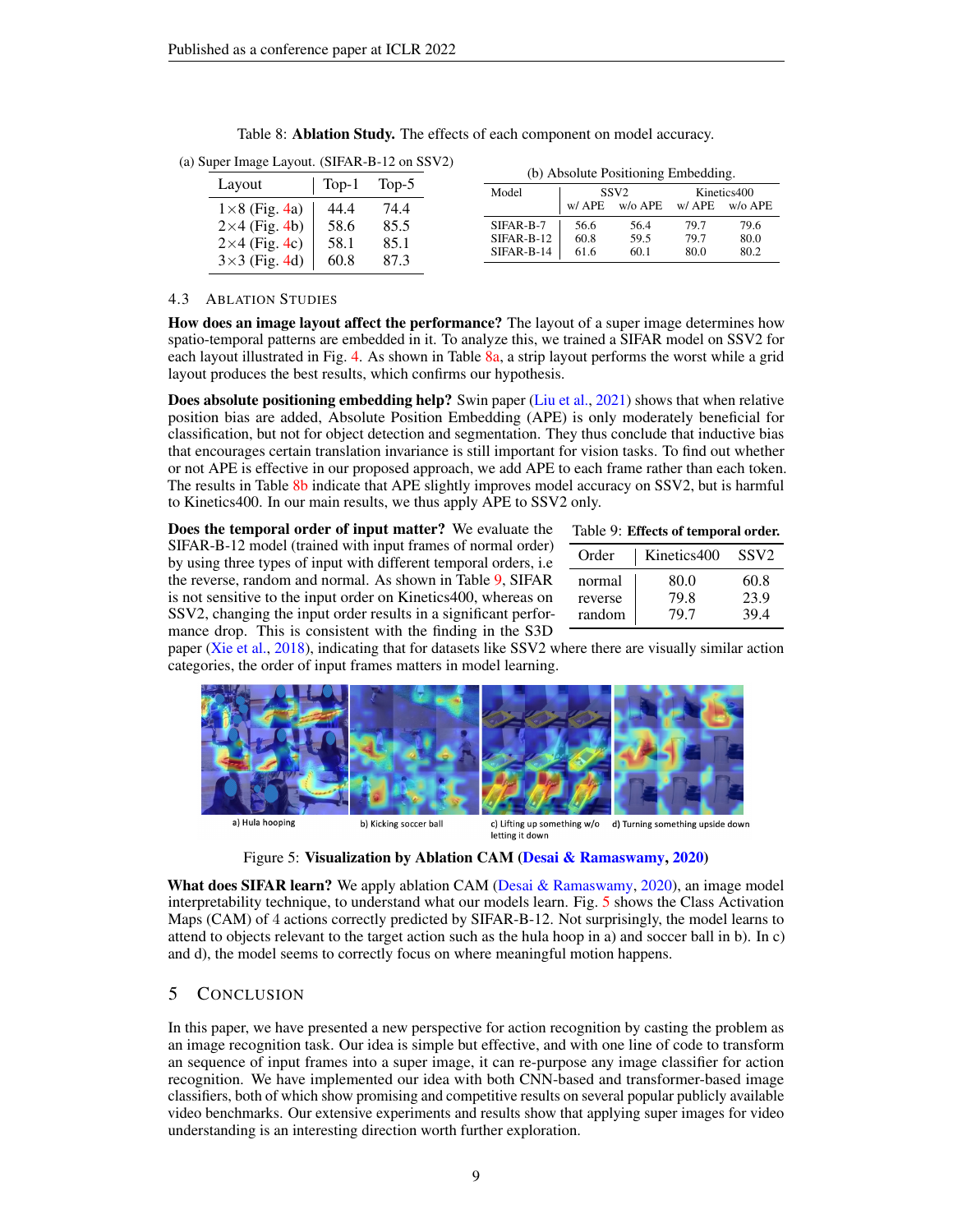## **REFERENCES**

- <span id="page-9-5"></span>Anurag Arnab, Mostafa Dehghani, Georg Heigold, Chen Sun, Mario Lučić, and Cordelia Schmid. Vivit: A video vision transformer, 2021.
- <span id="page-9-4"></span>Gedas Bertasius, Heng Wang, and Lorenzo Torresani. Is Space-Time Attention All You Need for Video Understanding? *arXiv.org*, February 2021a.
- <span id="page-9-13"></span>Gedas Bertasius, Heng Wang, and Lorenzo Torresani. Is space-time attention all you need for video understanding?, 2021b.
- <span id="page-9-9"></span>Hakan Bilen, Basura Fernando, Efstratios Gavves, Andrea Vedaldi, and Stephen Gould. Dynamic image networks for action recognition. In *Proceedings of the IEEE conference on computer vision and pattern recognition*, pp. 3034–3042, 2016.
- <span id="page-9-1"></span>Joao Carreira, Andrew Zisserman, and xxx. Quo vadis, action recognition? a new model and the kinetics dataset. In *CVPR*, pp. 6299–6308, 2017.
- <span id="page-9-11"></span>Chun-Fu Chen, Rameswar Panda, Kandan Ramakrishnan, Rogerio Feris, John Cohn, Aude Oliva, and Quanfu Fan. Deep analysis of cnn-based spatio-temporal representations for action recognition, June 2021.
- <span id="page-9-15"></span>Xiangxiang Chu, Zhi Tian, Yuqing Wang, Bo Zhang, Haibing Ren, Xiaolin Wei, Huaxia Xia, and Chunhua Shen. Twins: Revisiting Spatial Attention Design in Vision Transformers. *arXiv.org*, April 2021.
- <span id="page-9-0"></span>Dima Damen, Hazel Doughty, Giovanni Maria Farinella, Antonino Furnari, Evangelos Kazakos, Jian Ma, Davide Moltisanti, Jonathan Munro, Toby Perrett, Will Price, and Michael Wray. Rescaling egocentric vision. *CoRR*, abs/2006.13256, 2020. URL [https://arxiv.org/abs/2006.](https://arxiv.org/abs/2006.13256) [13256](https://arxiv.org/abs/2006.13256).
- <span id="page-9-8"></span>James Davis and Aaron Bobick. The representation and recognition of action using temporal templates. In *Proceedings of the IEEE International Conference on Computer Vision*, pp. 2736–2744, 1997.
- <span id="page-9-16"></span>Jia Deng, Wei Dong, Richard Socher, Li-Jia Li, Kai Li, and Li Fei-Fei. Imagenet: A large-scale hierarchical image database. In *2009 IEEE conference on computer vision and pattern recognition*, pp. 248–255. Ieee, 2009.
- <span id="page-9-7"></span>Saurabh Desai and Harish G. Ramaswamy. Ablation-cam: Visual explanations for deep convolutional network via gradient-free localization. In *2020 IEEE Winter Conference on Applications of Computer Vision (WACV)*, pp. 972–980, 2020. doi: 10.1109/WACV45572.2020.9093360.
- <span id="page-9-12"></span>Alexey Dosovitskiy, Lucas Beyer, Alexander Kolesnikov, Dirk Weissenborn, Xiaohua Zhai, Thomas Unterthiner, Mostafa Dehghani, Matthias Minderer, Georg Heigold, Sylvain Gelly, Jakob Uszkoreit, and Neil Houlsby. An image is worth 16x16 words: Transformers for image recognition at scale. In *International Conference on Learning Representations*, 2021. URL [https://openreview.](https://openreview.net/forum?id=YicbFdNTTy) [net/forum?id=YicbFdNTTy](https://openreview.net/forum?id=YicbFdNTTy).
- <span id="page-9-6"></span>Brendan Duke, Abdalla Ahmed, Christian Wolf, Parham Aarabi, and Graham W. Taylor. SSTVOS: sparse spatiotemporal transformers for video object segmentation. *CoRR*, abs/2101.08833, 2021. URL <https://arxiv.org/abs/2101.08833>.
- <span id="page-9-14"></span>Haoqi Fan, Bo Xiong, Karttikeya Mangalam, Yanghao Li, Zhicheng Yan, Jitendra Malik, and Christoph Feichtenhofer. Multiscale vision transformers, 2021.
- <span id="page-9-3"></span>Quanfu Fan, Chun-Fu (Ricarhd) Chen, Hilde Kuehne, Marco Pistoia, and David Cox. More Is Less: Learning Efficient Video Representations by Temporal Aggregation Modules. In *NeurIPS*, 2019.
- <span id="page-9-2"></span>Christoph Feichtenhofer. X3d: Expanding architectures for efficient video recognition. In *CVPR*, June 2020.
- <span id="page-9-10"></span>Christoph Feichtenhofer, Haoqi Fan, Jitendra Malik, and Kaiming He. Slowfast networks for video recognition. *arXiv:1812.03982*, 2018.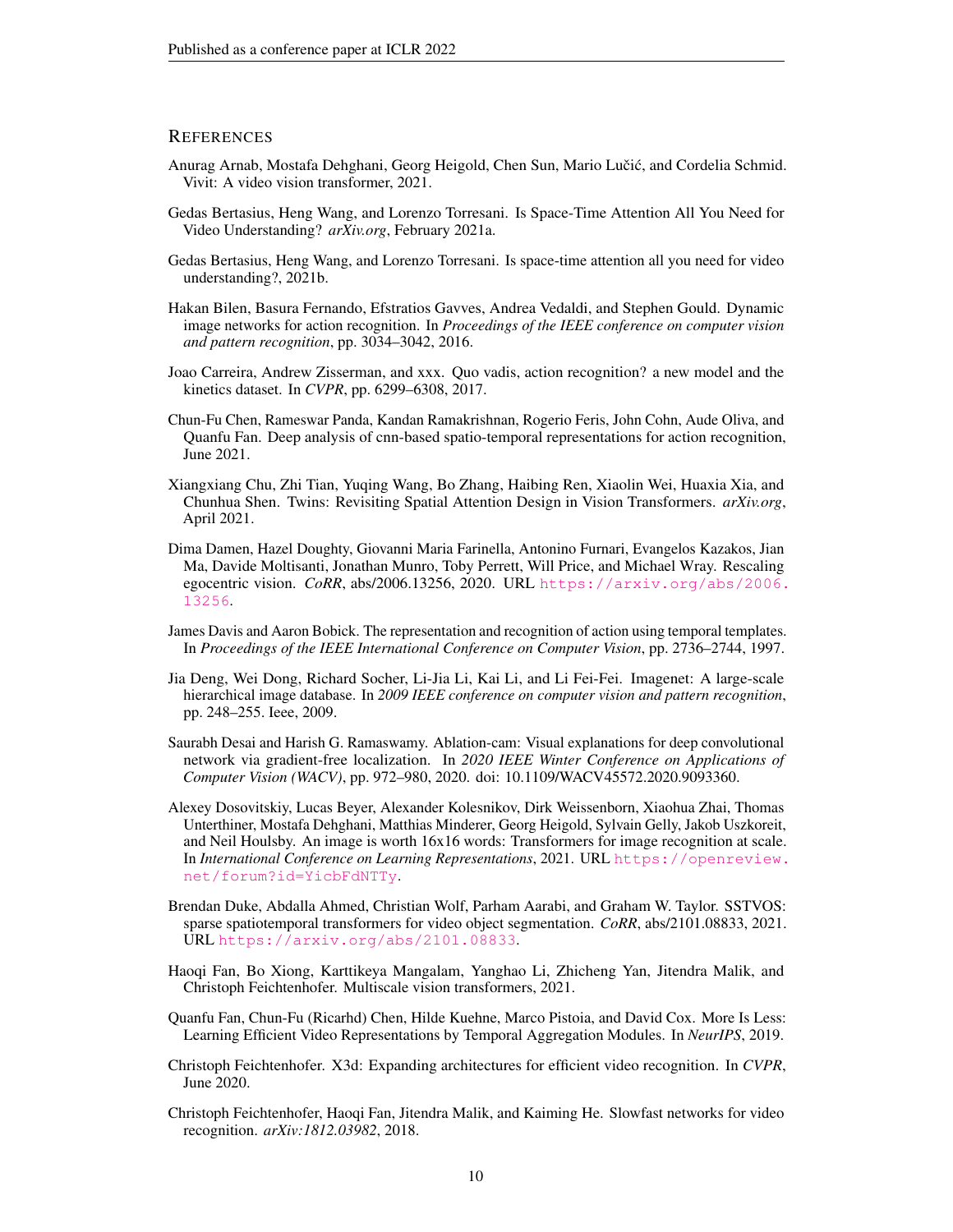- <span id="page-10-5"></span>Raghav Goyal, Samira Ebrahimi Kahou, Vincent Michalski, Joanna Materzynska, Susanne Westphal, Heuna Kim, Valentin Haenel, Ingo Fruend, Peter Yianilos, Moritz Mueller-Freitag, et al. The" something something" video database for learning and evaluating visual common sense. In *ICCV*, 2017.
- <span id="page-10-0"></span>Kaiming He, Xiangyu Zhang, Shaoqing Ren, and Jian Sun. Deep Residual Learning for Image Recognition. In *The IEEE Conference on Computer Vision and Pattern Recognition (CVPR)*, June 2016.
- <span id="page-10-10"></span>Boyuan Jiang, MengMeng Wang, Weihao Gan, Wei Wu, and Junjie Yan. Stm: Spatiotemporal and motion encoding for action recognition. In *Proceedings of the IEEE/CVF International Conference on Computer Vision (ICCV)*, October 2019a.
- <span id="page-10-15"></span>Boyuan Jiang, Mengmeng Wang, Weihao Gan, Wei Wu, and Junjie Yan. Stm: Spatiotemporal and motion encoding for action recognition. In *2019 IEEE/CVF International Conference on Computer Vision (ICCV)*, pp. 2000–2009, 2019b. doi: 10.1109/ICCV.2019.00209.
- <span id="page-10-1"></span>Will Kay, Joao Carreira, Karen Simonyan, Brian Zhang, Chloe Hillier, Sudheendra Vijayanarasimhan, Fabio Viola, Tim Green, Trevor Back, Paul Natsev, et al. The kinetics human action video dataset. *arXiv:1705.06950*, 2017.
- <span id="page-10-14"></span>Heeseung Kwon, Manjin Kim, Suha Kwak, and Minsu Cho. Motionsqueeze: Neural motion feature learning for video understanding. In *ECCV*, 2020.
- <span id="page-10-16"></span>Chao Li, Qiaoyong Zhong, Di Xie, and Shiliang Pu. Collaborative Spatiotemporal Feature Learning for Video Action Recognition. In *Proceedings of the IEEE/CVF Conference on Computer Vision and Pattern Recognition (CVPR)*, June 2019.
- <span id="page-10-3"></span>Xinyu Li, Yanyi Zhang, Chunhui Liu, Bing Shuai, Yi Zhu, Biagio Brattoli, Hao Chen, Ivan Marsic, and Joseph Tighe. VidTr: Video Transformer Without Convolutions. *arXiv*, 2021.
- <span id="page-10-7"></span>Yingwei Li, Yi Li, and Nuno Vasconcelos. Resound: Towards action recognition without representation bias. In *Proceedings of the European Conference on Computer Vision (ECCV)*, September 2018.
- <span id="page-10-2"></span>Ji Lin, Chuang Gan, and Song Han. Temporal Shift Module for Efficient Video Understanding. In *ICCV*, 2019.
- <span id="page-10-4"></span>Ze Liu, Yutong Lin, Yue Cao, Han Hu, Yixuan Wei, Zheng Zhang, Stephen Lin, and Baining Guo. Swin Transformer: Hierarchical Vision Transformer using Shifted Windows. *arXiv.org*, March 2021.
- <span id="page-10-9"></span>Zhaoyang Liu, Donghao Luo, Yabiao Wang, Limin Wang, Ying Tai, Chengjie Wang, Jilin Li, Feiyue Huang, and Tong Lu. TEINet: Towards an Efficient Architecture for Video Recognition. *Proceedings of the AAAI Conference on Artificial Intelligence*, 34(07):11669–11676, April 2020.
- <span id="page-10-8"></span>Zhuang Liu, Jianguo Li, Zhiqiang Shen, Gao Huang, Shoumeng Yan, and Changshui Zhang. Learning efficient convolutional networks through network slimming. In *Proceedings of the IEEE International Conference on Computer Vision*, pp. 2736–2744, 2017.
- <span id="page-10-13"></span>Ilya Loshchilov and Frank Hutter. Sgdr: Stochastic gradient descent with warm restarts. In *International Conference on Learning Representations*, 2017.
- <span id="page-10-12"></span>Ilya Loshchilov and Frank Hutter. Decoupled weight decay regularization. In *International Conference on Learning Representations*, 2019. URL [https://openreview.net/forum?id=](https://openreview.net/forum?id=Bkg6RiCqY7) [Bkg6RiCqY7](https://openreview.net/forum?id=Bkg6RiCqY7).
- <span id="page-10-6"></span>Joanna Materzynska, Guillaume Berger, Ingo Bax, and Roland Memisevic. The jester dataset: A large-scale video dataset of human gestures. In *ICCV Workshops*, Oct 2019.
- <span id="page-10-11"></span>Yue Meng, Chung-Ching Lin, Rameswar Panda, Prasanna Sattigeri, Leonid Karlinsky, Aude Oliva, Kate Saenko, and Rogerio Feris. Ar-net: Adaptive frame resolution for efficient action recognition. *arXiv preprint arXiv:2007.15796*, 2020.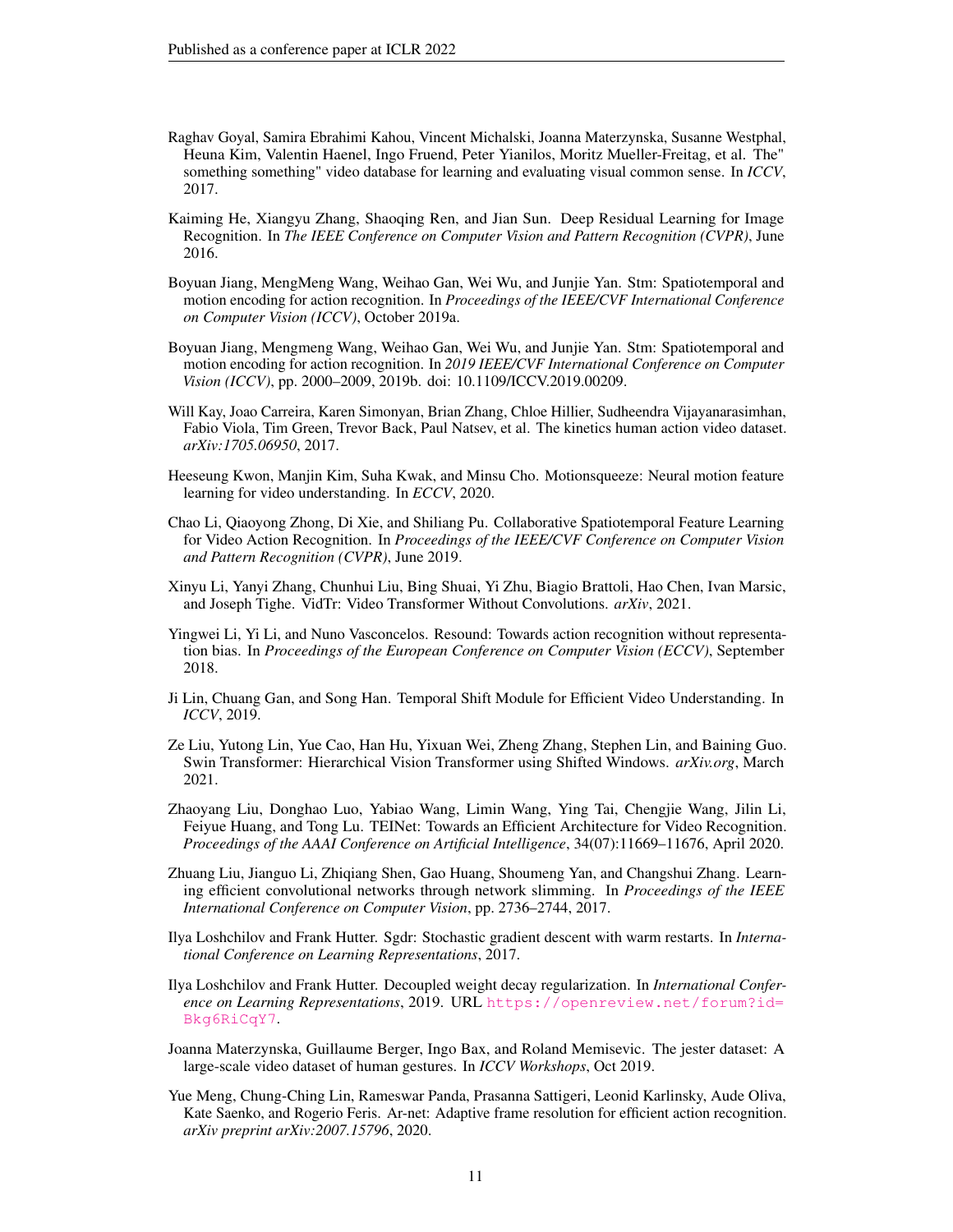- <span id="page-11-9"></span>Yue Meng, Rameswar Panda, Chung-Ching Lin, Prasanna Sattigeri, Leonid Karlinsky, Kate Saenko, Aude Oliva, and Rogerio Feris. Adafuse: Adaptive temporal fusion network for efficient action recognition. *arXiv preprint arXiv:2102.05775*, 2021.
- <span id="page-11-1"></span>Mathew Monfort, Alex Andonian, Bolei Zhou, Kandan Ramakrishnan, Sarah Adel Bargal, Yan Yan, Lisa Brown, Quanfu Fan, Dan Gutfreund, Carl Vondrick, et al. Moments in time dataset: one million videos for event understanding. *IEEE TPAMI*, 2019.
- <span id="page-11-11"></span>Daniel Neimark, Omri Bar, Maya Zohar, and Dotan Asselmann. Video transformer network, 2021.
- <span id="page-11-4"></span>Zhaofan Qiu, Ting Yao, Yan Shu, Chong-Wah Ngo, and Tao Mei. Condensing a sequence to one informative frame for video recognition. In *Proceedings of the IEEE/CVF International Conference on Computer Vision (ICCV)*, pp. 16311–16320, October 2021.
- <span id="page-11-16"></span>Michael S. Ryoo, A. J. Piergiovanni, Mingxing Tan, and Anelia Angelova. Assemblenet: Searching for multi-stream neural connectivity in video architectures. *CoRR*, abs/1905.13209, 2019. URL <http://arxiv.org/abs/1905.13209>.
- <span id="page-11-14"></span>Michael S. Ryoo, AJ Piergiovanni, Mingxing Tan, and Anelia Angelova. Assemblenet: Searching for multi-stream neural connectivity in video architectures. In *International Conference on Learning Representations*, 2020. URL <https://openreview.net/forum?id=SJgMK64Ywr>.
- <span id="page-11-3"></span>Marjaneh Safaei and Hassan Foroosh. Still image action recognition by predicting spatial-temporal pixel evolution. In *2019 IEEE Winter Conference on Applications of Computer Vision (WACV)*, pp. 111–120, 2019. doi: 10.1109/WACV.2019.00019.
- <span id="page-11-15"></span>Alexandros Stergiou and Ronald Poppe. Learn to cycle: Time-consistent feature discovery for action recognition. *arXiv*, 2020. doi: 10.1016/j.patrec.2020.11.012.
- <span id="page-11-10"></span>Ximeng Sun, Rameswar Panda, Chun-Fu Richard Chen, Aude Oliva, Rogerio Feris, and Kate Saenko. Dynamic network quantization for efficient video inference. In *Proceedings of the IEEE/CVF International Conference on Computer Vision*, pp. 7375–7385, 2021.
- <span id="page-11-13"></span>Christian Szegedy, Vincent Vanhoucke, Sergey Ioffe, Jon Shlens, and Zbigniew Wojna. Rethinking the inception architecture for computer vision. In *Proceedings of the IEEE Conference on Computer Vision and Pattern Recognition (CVPR)*, June 2016.
- <span id="page-11-0"></span>Mingxing Tan and Quoc Le. EfficientNet: Rethinking Model Scaling for Convolutional Neural Networks. In Kamalika Chaudhuri and Ruslan Salakhutdinov (eds.), *Proceedings of the 36th International Conference on Machine Learning*, pp. 6105–6114, Long Beach, California, USA, June 2019. PMLR.
- <span id="page-11-6"></span>Mohammad Tavakolian, Mohammad Sabokrou, and Abdenour Hadid. AVD: adversarial video distillation. *CoRR*, abs/1907.05640, 2019a. URL <http://arxiv.org/abs/1907.05640>.
- <span id="page-11-5"></span>Mohammad Tavakolian, Hamed R. Tavakoli, and Abdenour Hadid. Awsd: Adaptive weighted spatiotemporal distillation for video representation. In *Proceedings of the IEEE/CVF International Conference on Computer Vision (ICCV)*, October 2019b.
- <span id="page-11-12"></span>Hugo Touvron, Matthieu Cord, Matthijs Douze, Francisco Massa, Alexandre Sablayrolles, and Hervé Jégou. Training data-efficient image transformers & distillation through attention. *arXiv preprint arXiv:2012.12877*, 2020.
- <span id="page-11-2"></span>Du Tran, Lubomir Bourdev, Rob Fergus, Lorenzo Torresani, and Manohar Paluri. Learning Spatiotemporal Features With 3D Convolutional Networks. In *ICCV*, 2015.
- <span id="page-11-8"></span>Du Tran, Heng Wang, Lorenzo Torresani, and Matt Feiszli. Video classification with channelseparated convolutional networks. In *ICCV*, October 2019.
- <span id="page-11-7"></span>Limin Wang, Yuanjun Xiong, Zhe Wang, Yu Qiao, Dahua Lin, Xiaoou Tang, and Luc Van Gool. Temporal segment networks: Towards good practices for deep action recognition. In *ECCV*. Springer, 2016.